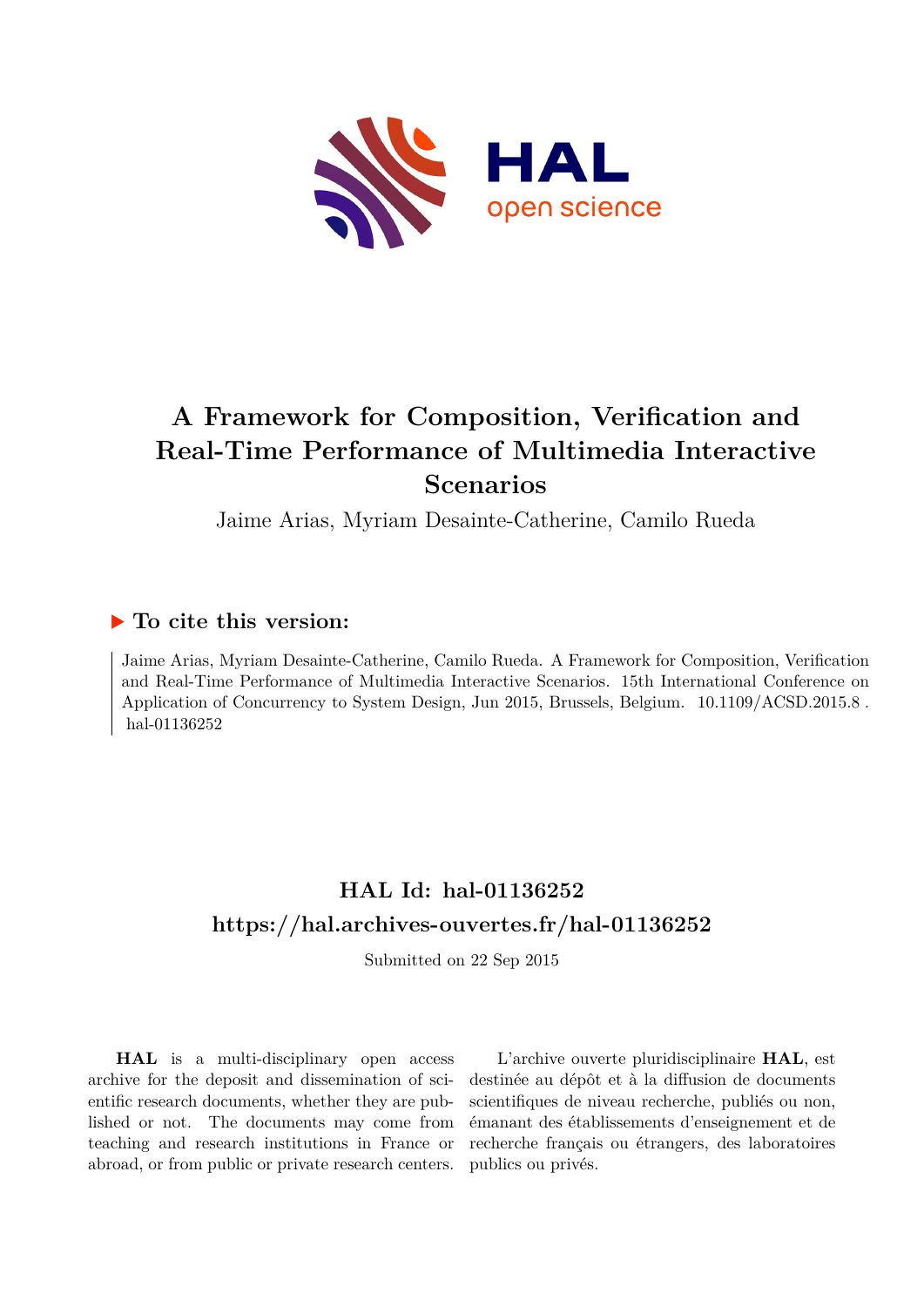### A Framework for Composition, Verification and Real-Time Performance of Multimedia Interactive Scenarios

Jaime Arias, Myriam Desainte-Catherine *Univ. Bordeaux, LaBRI, CNRS UMR 5800 F-33400 Talence, France email: {jarias,myriam}@labri.fr*

Camilo Rueda *DECC, Pontificia Universidad Javeriana Cali, Colombia email: crueda@javerianacali.edu.co*

*Abstract*—Interactive Scores (IS) is a formalism for composing and performing interactive multimedia scenarios. In IS, the composer defines temporal relations (TRs) between temporal objects (TOs) in order to specify the temporal organization of the scenario. During execution, the performer may trigger interaction points to modify the star/stop times of TOs, while the system guarantees that all the TRs are satisfied. IS is implemented in the tool I-SCORE and its semantics is formally defined as a Hierarchical Time Stream Petri Net (HTSPN). However, this model is not able to represent branching behaviors that are necessary to properly deal with applications such as video games and museum installations. Moreover, HTSPN does not provide tools for the automatic verification of critical properties of scenarios. In this work we define a semantics for IS based on Timed Automata (TA) and we show that such model yields to a complete framework to compose, verify and execute interactive scenarios. More precisely, we show that: 1) our model is able to deal with conditional statements in IS; 2) efficient verification techniques can be now used to reason about the written scenarios; and 3) our model allows for a directly implementation on a reconfigurable device, thus guaranteeing a real-time performance.

*Keywords*-formal semantics; formal verification; fpgas; interactive multimedia scenarios; timed automata; uppaal

#### I. INTRODUCTION

Interactive multimedia (e.g., live-performance arts and interactive museum installations) deals with the computerbased design of scenarios consisting of multimedia content that interacts with both the performer's and external actions. The multimedia content is structured in a spatial and temporal order according to the author's requirements. The potentially high complexity of these scenarios requires adequate specification languages for their complete description and verification. Moreover, the performance of some scenarios achieving compute-intensive, data-intensive or realtime tasks might not be performed properly by the standard computers and the use of supercomputers is often unfeasible due to their very high cost. Therefore, it is necessary the use of new alternatives to achieve the performance level needed for the execution of interactive multimedia scenarios.

Interactive Scores (IS) [1], [2] is a formalism for composing and performing interactive multimedia scenarios. In IS, the performer has the possibility to influence the execution of scenarios by triggering interaction points (IP). Hence, the performer enjoys a certain freedom in choosing the time of interaction (or whether it takes place) leaving the system the task of maintaining the temporal constraints defined by the composer. Scenarios are composed of textures and structures. Textures represent the execution in time of multimedia processes. Structures allow to design modular scenarios and impose a hierarchical organization on them. The temporal organization of the above temporal objects (TOs) is defined by asserting temporal relations (TRs) those objects should obey. The IS model combines two temporal paradigms used in current multimedia tools [2]: *time-line* and *time-flow*. The former is represented at composition time when the composer defines multimedia processes by their start and end times, as well as by TRs between them. The latter is represented by the time at which the processes are actually executed.

Currently, the IS model is implemented in I-SCORE (www.i-score.org), a tool that offers two different stages: *composition* and *performance*. In the former, composers place TOs on a horizontal time-line. Then, they add IPs and connect TRs between the TOs in order to define the temporal properties of the scenario. During the performance stage, the performer can dynamically trigger the IPs while the system maintains the temporal properties defined by the composer (i.e., the TRs). In I-SCORE, the scenarios are executed by an abstract machine, called *ECO machine*, that relies on a Hierarchical Time Stream Petri Net (HTSPN) [3] to represent and execute the partially ordered set of events [4]. Thus, each time a scenario is written or modified, it must be translated into a HTSPN to be executed.

During the last few years, I-SCORE has been used in applications such as video games, live-performance arts, and interactive museum installations. However, these kind of applications demand flexible control structures (i.e., conditionals and loops) which are not supported in the current formal model of IS. Several researchers have made many efforts to extend IS with control structures (e.g., process calculi, event structures, colored petri nets), but there is no practical solution for the automatic verification and real-time performance of scenarios [5]–[7].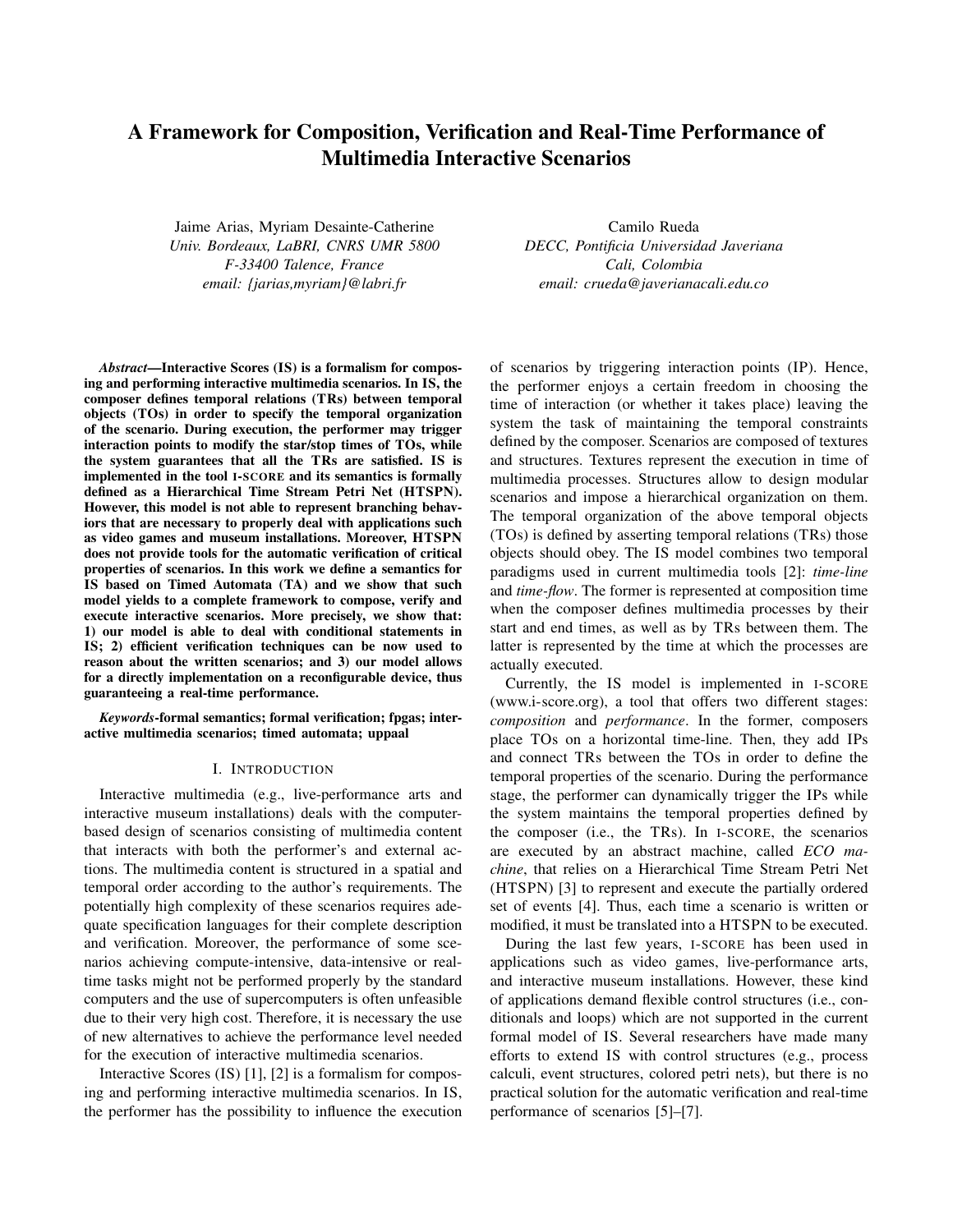In this paper, we present a timed automata (TA) [8] based framework to address the challenges in the modelling, verification and real-time performance of multimedia interactive scenarios. In the proposed framework, we model scenarios as a network of TA. Moreover, we add conditions to IPs allowing the specification of branching behaviors in IS. We take advantage of the mature and efficient tools for TA to simulate and verify automatically scenarios. Furthermore, we implemented a tool to construct TA models automatically from the intuitive composition environment of I-SCORE. Once the scenario satisfies the author's requirements, the verified TA model is synthesized into a reconfigurable hardware (i.e., FPGAS) in order to guarantee its real-time execution.

The main contributions of our framework are: (1) a novel model for the specification of interactive scenarios with non-linear behaviors; (2) an automatic tool to construct bottom-up TA models from scenarios written in I-SCORE, allowing a friendly environment for composing; (3) an automatic verification of scenarios using mature and efficient algorithms of symbolic model checking (i.e., UPPAAL); and (4) a real-time and low-latency performance of scenarios by executing the verified model on FPGAS.

The rest of the paper is organized as follows. We start by presenting the IS formalism in Section II. Also, we briefly introduce the TA model and the tool UPPAAL. In Section III, we develop the TA model for IS endowed with conditionals. Next, in Section IV we introduce our tool to automatically construct a TA model from I-SCORE. Moreover, we show the verification of some critical properties of scenarios using UPPAAL and we discuss their realtime performance on FPGAS. We conclude in Section V by pointing out to related work and discussing on some ideas for future work.

#### II. PRELIMINARIES

#### *A. Interactive Multimedia Scenarios*

Interactive Scores (IS) [1], [2] is a formalism for composing and performing interactive multimedia scenarios (e.g., live-performance arts) where the performer has the possibility to influence their execution. Roughly, the composer partially defines the temporal organization of the scenario by means of temporal relations (TRs) between temporal objects (TOs). In IS, the performer can modify, during performance, the starting and the stopping of TOs by triggering interaction points (IPs) while the system maintains the temporal constrains defined by the composer. Therefore, a scenario could have a set of possible interpretations that share the same temporal properties.

As we mentioned above, composers partially define the temporal organization of their scenarios by adding TRs between TOs. TOs are classified into *textures* and *structures*. Textures represent the execution in time of a given multimedia process (e.g., a process changing the brightness of a lamp). Structures allow to design modular scenarios (i.e., a hierarchical organization) and denote only the execution of a group of TOs with their own temporal organization. In this regard, a scenario can be seen as a structure that contains the temporal organization of the TOs placed by the composer. Each TO has associated a set of control points that represent particular moments of its execution, for example, the start and the end. The possibilities of interaction are expressed by means of IPs that turn a control point into a dynamic one. Therefore, a dynamic control point must be explicitly triggered by the performer during the execution while the other control points (i.e., the static control points) are triggered by the system.

TRs define two qualitative relations between two control points: *precedence* and *posteriority*. These relations are taken from point algebra and they are symmetrical. Moreover, TRs are enhanced with quantitative constraints by giving a range of possible durations in  $[0, \infty]$ . Thus, the composer must define a minimum duration ( $\Delta_{min}$ ) and a maximum duration ( $\Delta_{max}$ ) for each TR. Depending on the above values, TRs can be classified as: (1) *rigid*, if  $\Delta_{min}$  =  $\Delta_{max} > 0$ ; (2) *synchronization*, if  $\Delta_{min} = \Delta_{max} = 0$ ; (3) *flexible* or *supple*, if  $\Delta_{min} = 0$  and  $\Delta_{max} = \infty$ ; and (4) *semi-flexible* or *semi-rigid*, if  $\Delta_{max} \neq \infty$  and  $\Delta_{min} \neq \Delta_{max}$ . For the sake of presentation, we shall use the notation  $[x, y]$  to denote that the minimum and the maximum duration of a TR are  $x$  and  $y$ , respectively.

Currently, the IS model is implemented in the software called I-SCORE. This software provides two different stages: *composition* and *performance*. During composition stage, composers place TOs, represented as *boxes*, on a horizontal time-line. Then, they add IPs and connect TRs between the TOs in order to define the temporal properties of the scenario. Fig. 1 shows a scenario designed in I-SCORE that contains seven boxes: A, B, F and G are textures whereas C and D are structures. We recall that the whole scenario is also a structure. Lines between TOs represent TRs and lines over TOs express their duration. Dotted lines symbolize the interval of time in which the performer can trigger the corresponding IP. Flags over boxes represent IPs. In I-SCORE, a box with no explicit TRs defining its start time, imposes an implicit TR with the starting of its parent (e.g., box F). In the case in which a box has an IP at the start (e.g., box A), the added TR is flexible (i.e., its duration is not bounded). For instance, the starting of boxes A and B is define by an implicit TR between the starting of the scenario and them.

Since during composition stage the computation time is not critic, the scenario is viewed as a Constraint Satisfaction Problem (CSP). Thus, when the composer changes the characteristics of a TO (i.e., the start time and duration), a constraint solver propagates the new constraints, which leads the TOs to automatically move or stretch in order to keep the temporal properties imposed by the composer.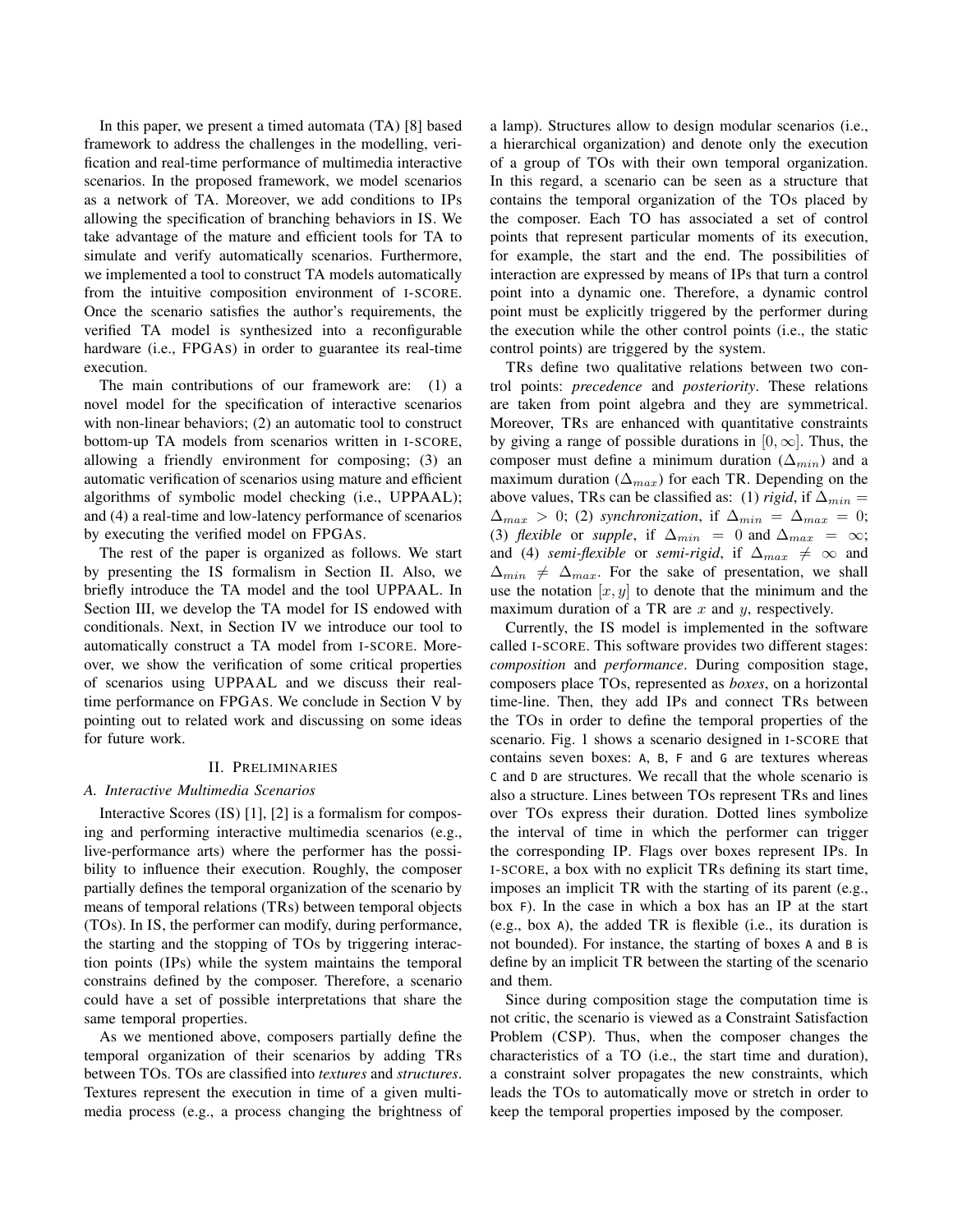

Figure 1. Example of an interactive scenario. Boxes A, B, F and G are textures, whereas C and D are structures.

On the other side, during performance the performer can dynamically trigger the IPs while the static control points are triggered by the system. In I-SCORE, multimedia processes are executed by external applications such as MAX/MSP (http://cycling74.com) or PURE DATA (http: //puredata.info). Then, it uses multimedia protocols like OSC (http://opensoundcontrol.org/introduction-osc) to send the messages defined by the composer to specific applications. IPs are also triggered by specific messages that are asynchronously sent by the performer during performance. It is important to note that the system will refuse the triggering of an IP if its message is sent outside of the interval of time defined by the composer. However, the system will automatically trigger the IP when the maximum duration of the interval has elapsed and it has not been triggered yet. In this way, the system maintains the temporal properties imposed by the composer. Now, let us show an example of an interactive scenario to better understand the notions that we have introduced so far.

Example 1. Assume that the scenario in Fig. 1 specifies a fragment of a theatrical installation. The scenario aims to reproduce the atmosphere of a cloudy and dark forest. Imagine that texture B controls a machine that produces white smoke in order to create the cloudy atmosphere. Once the amount of smoke is enough, the performer can trigger the IP of B to stop the machine. As constraints, B must start at 3160 ms and stop only when the performer decides it (i.e., its duration is not bounded). On the other hand, the aim of the texture A is to spread the smoke over the scene by controlling a collection of fans. The performer can start A, by triggering its IP, from the beginning of the act (i.e., the starting time of A is not bounded). Moreover, the composer knows that 3014 ms are necessary to obtain the desired result (i.e., the duration of A). Once the cloudy atmosphere is recreated, the howl of a wolf (i.e., texture F) sounds for 2832 ms, and while this happens, a beam of a yellow light (i.e., texture G) pierces the cloudy forest during 1184 ms giving the impression that a car is approaching. The composer knows that the effect created by the smoke and fans lasts a time before it disappears. Then, he/she "encapsulates" F and G within the structure C and adds two TRs to ensure that the content of C is executed after the atmosphere is well created and before it disappears. The first TR is between A and C and its duration is [1200, 2560] ms. The second TR is between B and C and its duration is [1136, 2784] ms. The performer can only start C within the interval of time in which these TRs are satisfied.

In order to execute the written scenarios, an abstract machine, called *ECO machine*, is used [4]. This machine is responsible of: (1) triggering the static control points (i.e., the starting/stopping of TOs with no IPs); (2) controlling, in real-time, the triggering of the dynamic control points (i.e., IPs); and (3) maintaining the temporal organization of the scenario. The operation of the machine is described in terms of state transitions that are synchronized with a global clock. This machine relies on a Hierarchical Time Stream Petri Net (HTSPN) [3] to represent and execute the partially ordered set of events. Therefore, each time a scenario is written or modified, it must be translated into a HTSPN to be executed. The method to construct the HTSPN model from a scenario is the following [4]: each control point is turned into a transition. If a temporal constraint imposes the simultaneity of different control points, their transitions are merged. If a precedence relation is specified between two control points, a sequence arc/place/arc is added between the transitions that represent them. The range of time that represents the duration of a TR is defined over each arc and it represents the possible durations of the relation. Furthermore, the firing of a transition that represents a dynamic control point is conditioned by receiving an external control message. It is important to note that each ingoing arc of this kind of transition has minimum and maximum duration values that correspond with the range of time decided by the compositor. The minimum value corresponds to the minimum time at which the transition can be crossed whereas the maximum value corresponds to the time at which the transition will be automatically crossed.

#### *B. Timed Automata and UPPAAL*

Timed Automata (TA) [8] is a formalism for modelling and verification of real-time systems. Intuitively, a timed automaton is a finite-state machine extended with nonnegative real-valued variables that model the logical *clocks* of the system. Clocks are initialized with zero when the system is started, and then increase synchronously with the same rate. The behavior of the automaton is restricted by imposing clock constraints on *transitions* (i.e., edges). Thus, a transition can be taken when the clocks values satisfy its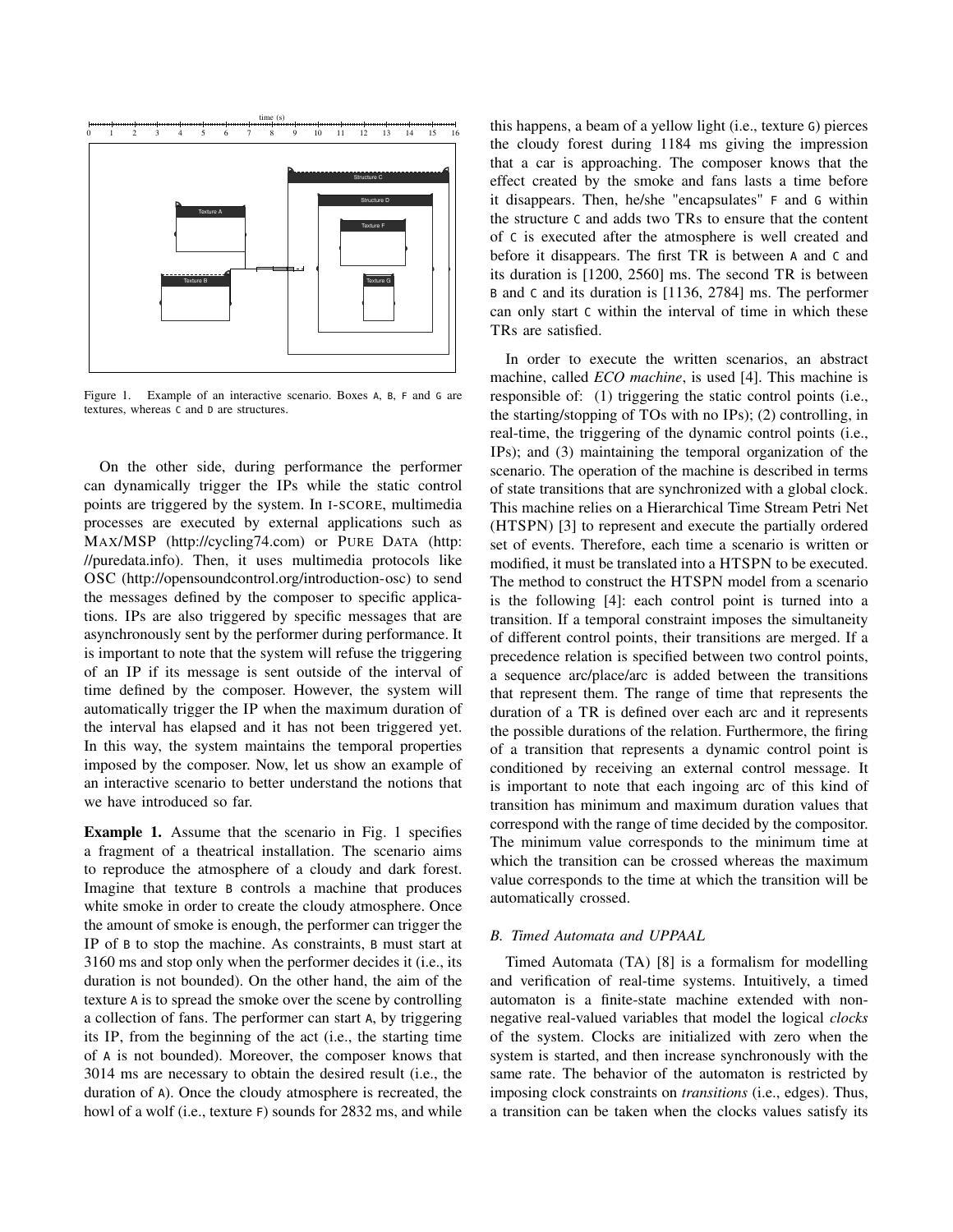guard. An associated *action* is executed when a transition is taken. Moreover, a set of clocks may be reset. *Locations* (i.e., states) have invariants that are predicates over clocks. Thus, a timed automaton can stay at a state as long as its invariant is satisfied.

Next, we present the formal definition of timed automata  $[8]$ . Let C be a finite set of real-valued variables denoting the set of all clocks, and  $\mathcal{B}(C)$  the set of conjunctive formulas of atomic clock constraints of the form  $x \bowtie n$  or  $x - y \bowtie n$  where,  $n \in \mathbb{N}_0$ ,  $x, y \in C$  and  $\bowtie \in \{<, <, =, >, >\}.$ 

**Definition 1** (Timed Automaton). A timed automaton  $A$  is a tuple  $\langle L, l_0, \Sigma, C, E, I \rangle$  where L is a finite set of locations,  $l_0 \in L$  is the initial location,  $\Sigma$  is a finite alphabet denoting actions, C is a finite set of clocks,  $E \in L \times \mathcal{B}(C) \times \Sigma \times 2^C \times L$ is the set of edges between locations, and  $I: L \rightarrow \mathcal{B}(C)$ assigns invariants to locations.

UPPAAL [9] is an integrated tool environment for modeling, validation and verification of real-time systems modeled as networks of timed automata, extended with features to facilitate the modelling tasks, such as bounded global/local integer variables, structured data types, channel synchronization, committed/urgent locations and priorities. A *network of* TA is the parallel composition  $A_1 | \dots | A_n$  of a set of TA  $A_1, \ldots, A_n$ , called *processes*, combined into a single system by the CCS parallel composition operator [10] with all external actions hidden. On one hand, synchronous communication between automata is carried out by handshake synchronization using input and output actions. To model hand-shake, the action alphabet of TA is assumed to consist of symbols for input actions denoted as a?, output actions denoted as a!, and internal actions represented by the distinct symbol  $\tau$ . On the other hand, asynchronous communication is carried out by shared variables.

As said before, UPPAAL considers integer bounded *variables*. Predicates over them can be used as guards on the edges and their values can be updated using resets on the edges. In our model, global variables are used to represent the asynchronous message passing between the environment and the system. Variables are highly necessary to model conditionals and multimedia processes in IS. Additionally, UPPAAL allows to model atomic sequences of actions using *committed locations* where no delay is allowed. That means that, if any process is in a committed location then only action transitions starting from such a committed location are allowed. Moreover, time is not allowed to pass when the system is in an *urgent* location. Finally, *broadcast channels* allow one process to synchronize with multiple processes.

#### III. TIMED AUTOMATA SEMANTICS FOR IS

In this section we present a formal semantics of IS using TA. Our model follows the modelling patterns described in [11] in order to design a clear and structured model.

Intuitively, a scenario can be seen as several processes (i.e., TOs and TRs) running in parallel and whose starting and stopping dates depend on the behavior of the others. For instance, a process controlling the brightness of a lamp (texture L) starts five seconds after the stopping (relation r) of a process playing a sound (texture s). Hence, we can model a scenario as a *network of TA* in which both TOs and TRs are modelled as TA processes. The starting and stopping of each timed automaton (i.e., the temporal organization of the scenario) is defined by its synchronization with the others. We use *broadcast channels* for the communication since a timed automaton can synchronize with more than one simultaneously.

Let us now present in more detail our TA model by defining the timed automaton of a TR and a TO. We shall also present the timed automaton modelling an IP and a mechanism to handle the temporal constraints imposed by TRs. We shall see that our model allows to represent conditionals that are not supported by the current HTSPN model of IS. Moreover, we can automatically verify some essential properties of scenarios using the model checker provided by UPPAAL.

#### *A. Modelling Temporal Relations*

As we explained before, a TR can be classified depending on its duration (see Section II-A). Intuitively, a TR whose duration is completely defined (i.e., a *rigid* relation) can be seen as a simple delay between two TOs. A TR whose duration is partly defined (i.e., a *semi-flexible* or *flexible* relation) can be seen as a delay whose duration is an interval of time (i.e., it has a maximum and a minimum duration). Next, we present the TA model for the above types of TR. A model for the *synchronization* relation is not necessary because we can synchronize the starting/stopping of two TOs by means of events.

Rigid temporal relations. A rigid TR is defined as the timed automaton in Fig. 2. It begins in the state idle and remains on it until the event event\_s is emitted. This event starts the execution of the TR. Once this occurs, the timed automaton stays in the state wait until the duration dur elapses. Observe that this state models the delay generated by the TR. Once the delay finishes, the timed automaton moves to the state finished and emits the events event\_e1 and event\_e2 representing the elapsing of the minimum and maximum duration of the TR, respectively. These events may define the starting or the stopping of other TA.

Let us explain the remaining states of the above timed automaton through an example. Imagine that a TR is inside of a structure that is stopped by an IP while the TR is executing. In that case, the TR is killed (we use the term *kill* to denote the sudden stopping of a TR as a result of the stopping of its parent) by the event kill\_p that is emitted by its parent (i.e., the stopped structure). Moreover, the timed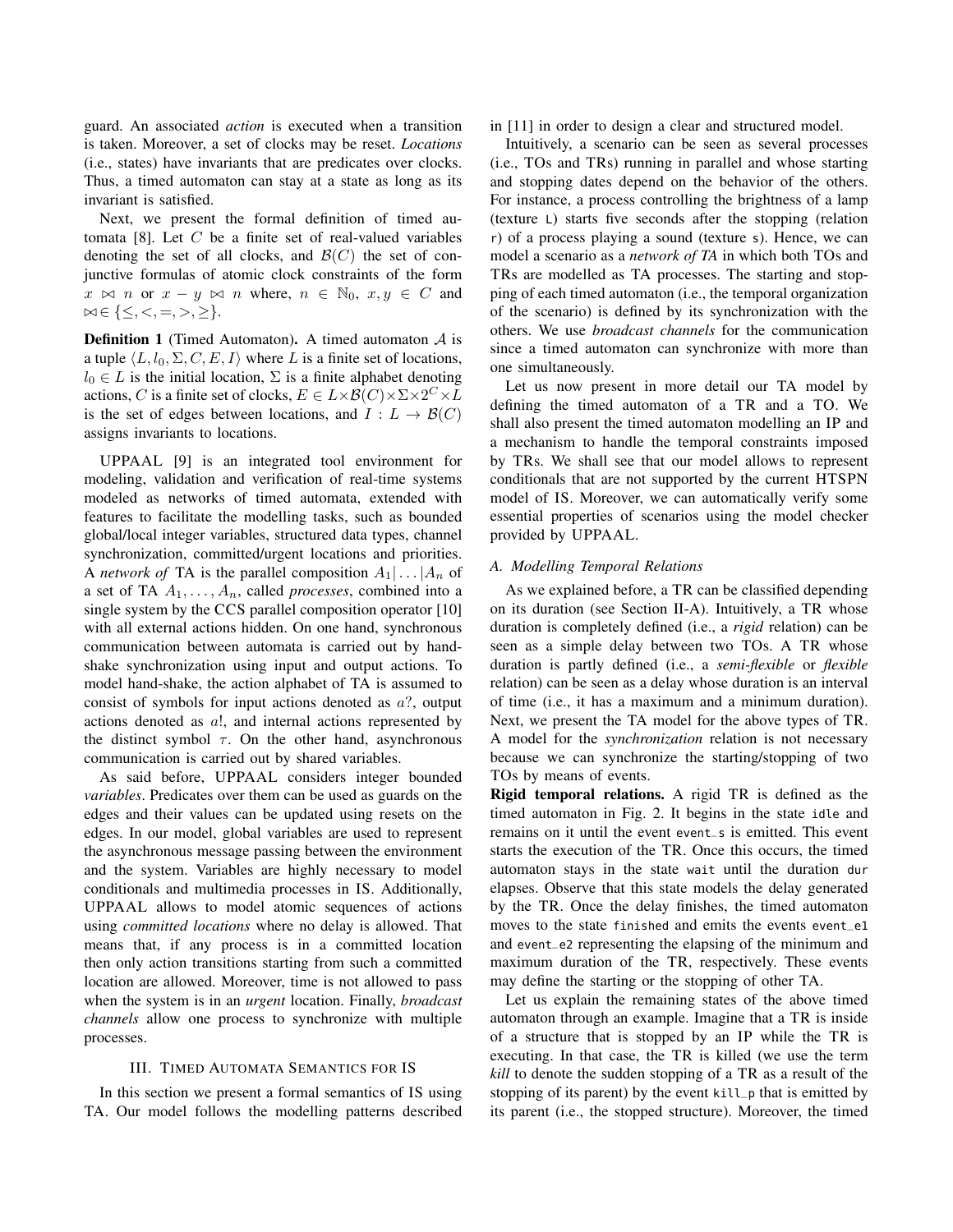

Figure 2. Timed automaton modelling a rigid TR.

automaton emits, at the same time, the event kill in order to stop other TA. Later, we shall introduce the events skip\_p and skip.

Flexible and semi-flexible temporal relations. We present in Fig. 3 the timed automaton modelling both a flexible and a semi-flexible TR. We recall that the difference between these two types of TR is that the maximum duration of a flexible TR is not bounded (i.e., infinity).



Figure 3. Timed automaton modelling a flexible and a semi-flexible TR.

Similar to the above model, the timed automaton starts in the state idle and moves to the state wait\_min when the event event\_s is emitted. Then, it stays in the state wait\_min until the minimum duration (dmin) elapses. Once this occurs, the timed automaton emits the event event\_e1 and goes to the state flexible if the maximum duration (dmax) is infinity, otherwise it goes to the state semi\_flexible. The event event\_e1 synchronizes with TA that are waiting for the elapsing of the minimum duration of the TR.

In the case of a semi-flexible TR, the timed automaton waits for either the elapsing of the maximum duration or the emitting of the event event\_i to stop the TR (state semi\_flexible). In the case of a flexible TR, it only waits for the event event\_i to stop (state flexible). The event event\_e2, that represents the stopping of the TR, is emitted once the TR finishes. As explained below, the event event\_i represents either the triggering of an IP or the stopping of other TR. The remaining events and states of the timed automaton specify the same behavior explained in the TA model of a rigid TR.

Handling temporal relations. Composers usually define the starting time of TOs by means of one or more TRs. For instance, in our running example (scenario in Fig. 1) the starting of structure C is defined by two semi-flexible TRs. Before defining the TA to handle this complex behavior, let us present an operational intuition of using two or more TRs to define a temporal constraint.

Roughly, all TRs are held when the minimum duration of all TRs have already elapsed and no TR has reached its maximum duration. Assume that the two TRs defining the starting of a TO are those presented in Fig. 4. Hence, the TO can start between 10 and 13 s by triggering an IP. It is important to note that in IS, the TO will start automatically at 13 s if the IP is not triggered within the above interval of time.



Figure 4. Operational intuition of two TRs. They are held when all TRs have reached their minimum duration and no TR has reached its maximum duration.

We can now introduce the timed automaton (see Fig. 5) for handling complex temporal properties defined by means of  $n$  number of TRs. The timed automaton starts in the state idle and waits for either the elapsing of the minimum duration (event event\_s1) or the stopping (event event\_s2) of a TR. The timed automaton stops (state finished) once all TRs have reached their minimum duration (i.e., counter = n). Moreover, it emits the event event\_e allowing the synchronization with other TA modelling, for example, an IP or the starting of a TO. Nevertheless, an error is produced (state error) when a TR stops before all TRs have reached their minimum duration (i.e., the temporal property defined by the composer cannot be satisfied). The local variables counter and skip\_v are initialized with values 0 and true, respectively. The event kill\_p models the same behavior as we have already explained.

Interaction points. Roughly, IPs are events asynchronously triggered by the performer during the execution of the scenario while the TRs are maintained by the system. In our model, we take advantage of the shared variables supported by UPPAAL to model the asynchronous communication between the user and the scenario. Moreover, they will allow us to enhance the current model of IS with *conditionals*.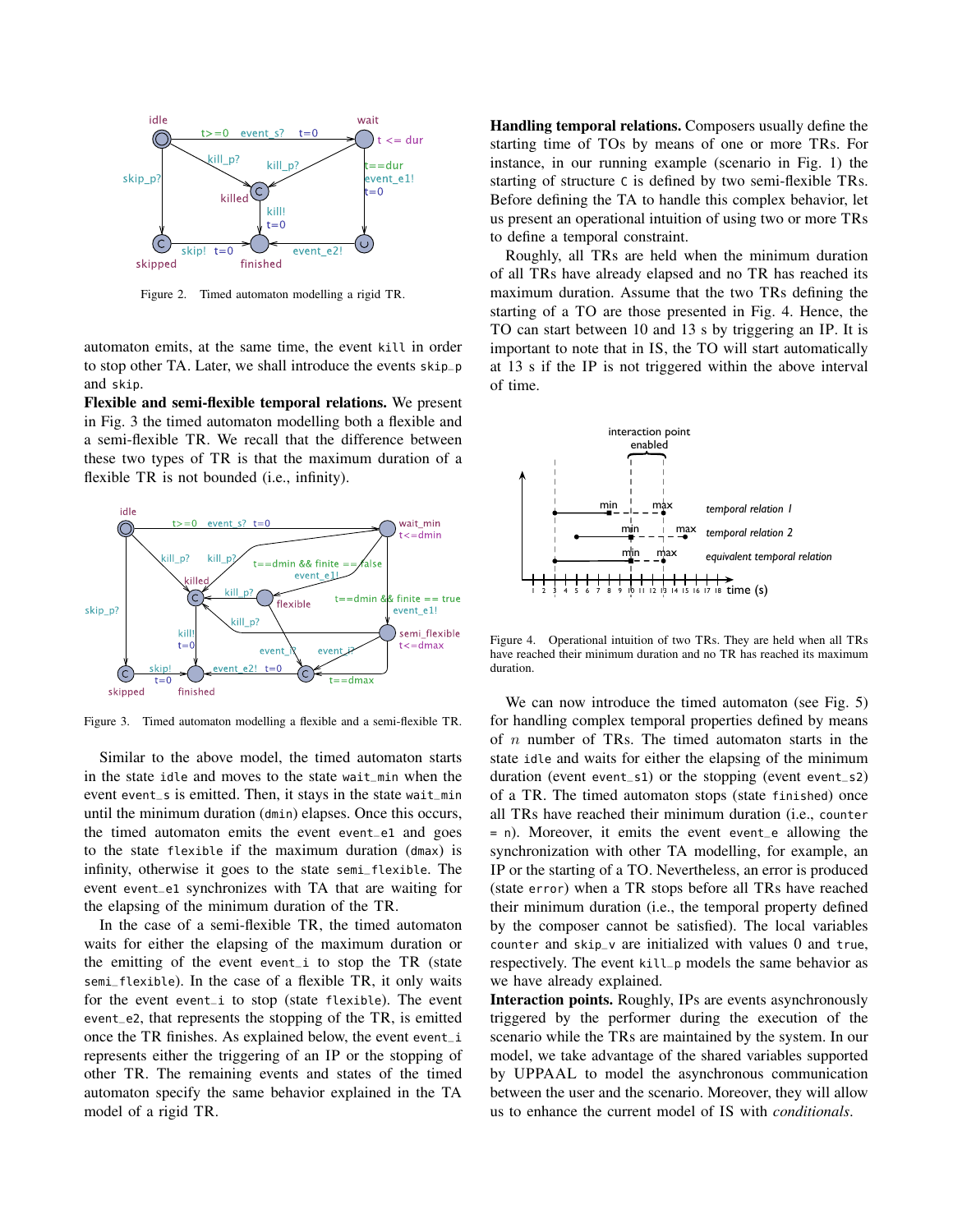

Figure 5. Timed automaton for handling TRs.

In the proposed model, we extend IPs with conditions (conditioned IPs). Let us explain this notion through the following example. Assume that the IP for starting the structure C of our running example can only be triggered if the sending event (e.g., the temperature of the environment) has a value greater than  $30^{\circ}$ C. However, if this event is not sent or its value does not satisfy the condition during the interval of time defined by the composer, he or she must define whether the IP must be triggered automatically (*urgent behavior*) or not. The urgent behavior corresponds to the normal execution of IPs in the current model of IS. In the second case, the execution of the following TOs and TRs (i.e., the *branch*) will be omitted. For example, if the texture A of our running example has a conditioned IP at the start and it is not triggered, then the texture A and its following TR with structure C will not be executed. Hence, the starting of structure C is only defined by the TR with the texture B.

Now we are ready to present the timed automaton modelling a conditioned IP (see Fig. 6). The timed automaton begins in the state idle and waits for the event event\_s to start listening the events sent by the performer (state enabled). The event event\_s is emitted when all TRs have reached their minimum duration. The automaton remains listening for the event until either (1) the IP is enabled (explained above) and the event event\_e is emitted (state timeout) or (2) its value satisfies the condition (state cond\_true). We defined the function condition() to verify whether the value of the sent message satisfies or not the condition of the IP. The event event\_e is emitted when the maximum duration of a TR elapses. Note that the case (2) represents the scenario in which the IP is not triggered or its value does not satisfy the condition within the valid interval of time. Thus, depending on the behavior defined by the composer (parameter urg), the IP will be triggered automatically (i.e., event event\_t) or the execution of the branch will be omitted (i.e., event skip). In the case  $(1)$ , the IP is triggered  $(i.e., event event_t)$  since the condition is satisfied. Moreover, the event event\_e is emitted in order to stop the TRs that are still waiting for the elapsing



Figure 6. Timed automaton modelling a conditioned IP that allows to describe branching behavior in IS.

of their maximum duration. Once an IP is triggered, the TRs defining the temporal property of the corresponding TO are no more relevant during the performance of the scenario.

The event kill\_p specifies the same behavior as we have already explained. The remaining states are introduced through the following example. Assume that two new textures A and B control the playing of two different videos whose performing depends on the room lightning (i.e., light or dark). Thus, each texture has a conditioned IP listening the same event during the same interval of time. However, the defined conditions are mutually exclusive thus only one IP will be triggered and the execution of the other branch will be omitted. In this regard, we use the shared variable en as a global flag that allows to stop the IPs whose condition is not satisfied (state skipped) once the other IPs listening for the same event have been triggered and have also changed the value of en to false (i.e., their conditions hold).

As we explain before, the omission of the execution of a branch causes that all TRs and TOs of the branch are skipped. For this reason, each timed automaton of our approach models the above behavior by leaving out its execution when the event skip\_p is emitted. Moreover, the skipping of the branch is propagated by sending the event skip. For instance, in the above example the IP whose condition is not satisfied will omit the execution of the corresponding texture and its branch.

Performer interaction. IPs allow users to interact with the scenario during performance. This interaction is carried out by asynchronously sending messages to the system. We model this non-deterministic environment using the timed automaton in Fig. 7. Roughly, it emits the event event (i.e., the message) with an attached value (val). The value is communicated to the IPs by means of the shared variable msg. The event is emitted at a non-deterministic time (i.e., the transition is not guarded by clock constraints) and it is synchronized with the IPs that are waiting for it. Several copies of this automaton could be instantiate in order to represent different user interactions.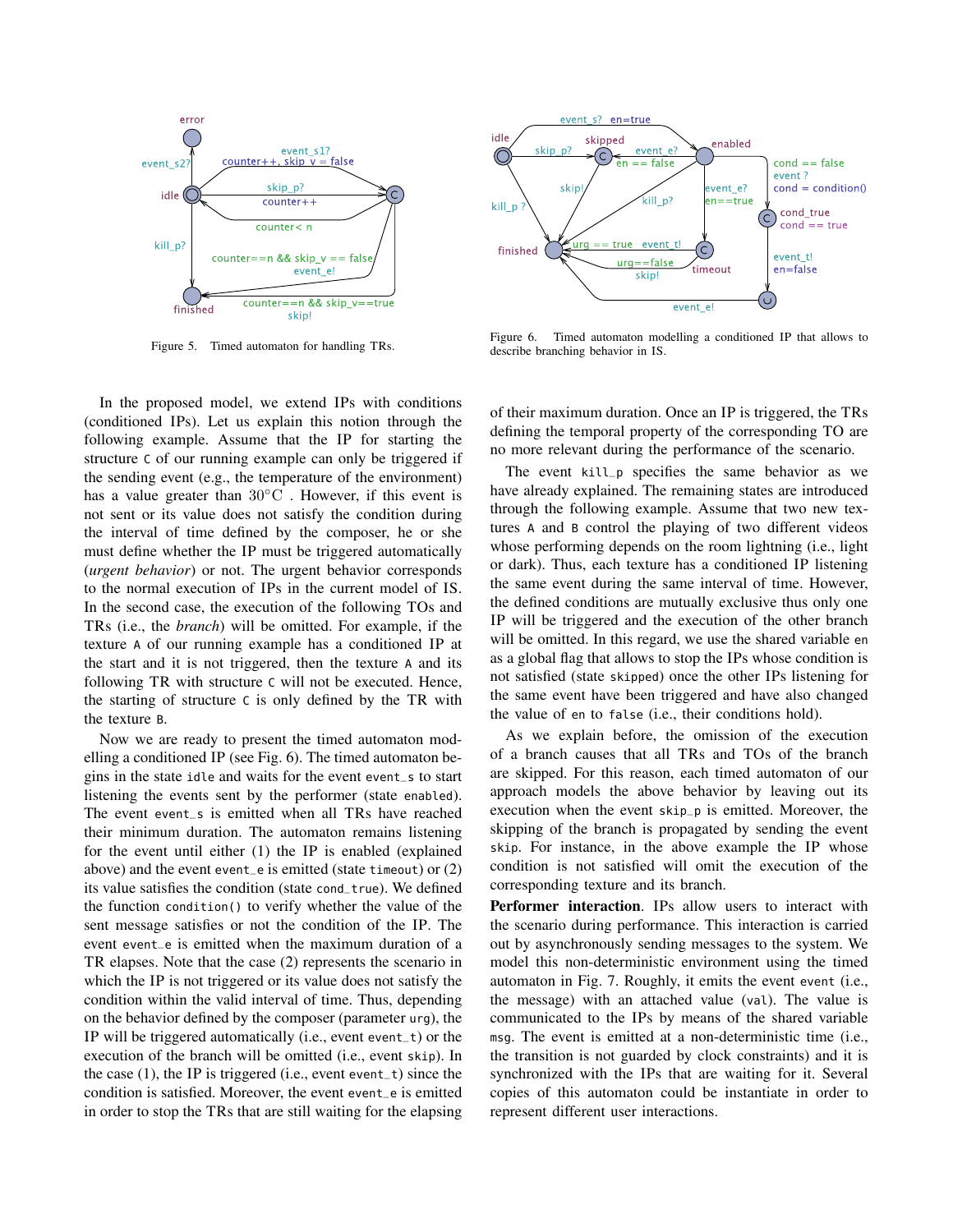

Figure 7. Timed automaton modelling an user interaction.

#### *B. Temporal Objects*

In the following, we introduce the models to describe textures and structures. As we shall see, TOs can be represented using the automata defined above. That allows to have a simple, yet powerful, modular model of IS.

Textures and multimedia processes. As we saw in Section II-A, in IS a texture is the same as a TR, but the former has an attached multimedia process that is executed in time by an external application. Therefore, a texture with an IP at the end (e.g., texture B in the running example) can be modelled using the timed automaton of a flexible or semiflexible TR. Otherwise, it is modelled as a rigid TR.

Unlike the current model of IS, in our approach a texture can have one or more attached multimedia processes, thus decreasing the number of textures executed concurrently (i.e., a reduction in the size of the scenario). Roughly, a multimedia process is modelled as a list of parameters (i.e., values that are sent to the external application) associated with their synchronization time. Let us explain the above with an example. Assume that the texture F of our running example has attached the multimedia process in Fig. 8. Observe that it is composed of seven parameters (i.e., the points  $p_i$ ) that are sent at  $\Delta_i$  time after the above (i.e., *intra-stream synchronization*) in order to control in time the brightness of a lamp.



Figure 8. Example of a multimedia process controlling the brightness of a lamp.

Before formalizing the idea, we show how to represent the parameters of a multimedia process. UPPAAL allows to create new data structures as in the C language. We thus implement a structure (parameter\_t) composed of the value and the synchronization time of the parameter. Hence, a multimedia process is a list of parameter\_t elements. Fig. 9 shows the implementation of the example presented above.

| typedef struct {                                                                      |
|---------------------------------------------------------------------------------------|
| int value;                                                                            |
| int offset;                                                                           |
| } parameter_t;                                                                        |
| $parameter_t process_brightness[7] = \{$<br>$\{0,0\}$ , $\{30,5\}$ , $\{50,2\}$ ,  }; |

Figure 9. Data structure representing the parameters of a multimedia process. The variable process\_brightness corresponds to the process in Fig. 8.

Now we are ready to present the TA model for a multimedia process (see Fig. 10). The timed automaton begins in the state idle and its beginning is synchronized with the starting of a specific texture (event start). Once this occurs, the parameters of the multimedia process begin to be sent maintaining their synchronization time (i.e., state wait). The event send represents the communication with the external application and the shared variable data denotes the sending value. The timed automaton stops either the texture has stopped (event stop) or all parameters have already been sent (i.e., index = limit). The events  $kill_p$  and  $skip_p$  model the same behavior as we have already explained.



Figure 10. Timed automaton modelling a multimedia process.

Structures. Intuitively, a structure defines the temporal organization of a group of TOs. For example, the structure D in the running example defines the starting of textures F and G. Moreover, the stopping of D causes the stopping of its children regardless of whether they are running. It is important to note that TRs can only be defined between TOs in the same hierarchy level (i.e., scope).

In the spirit of textures, we can model structures as flexible or semi-flexible TRs with an attached group of TOs (children). Roughly, a structure with an IP at the end is modelled as a flexible or semi-flexible TR. Since the stopping of a structure causes the stopping of its children, we use the timed automaton in Fig. 11 to emit a kill event (i.e., event event\_out) when the structure emits its stopping event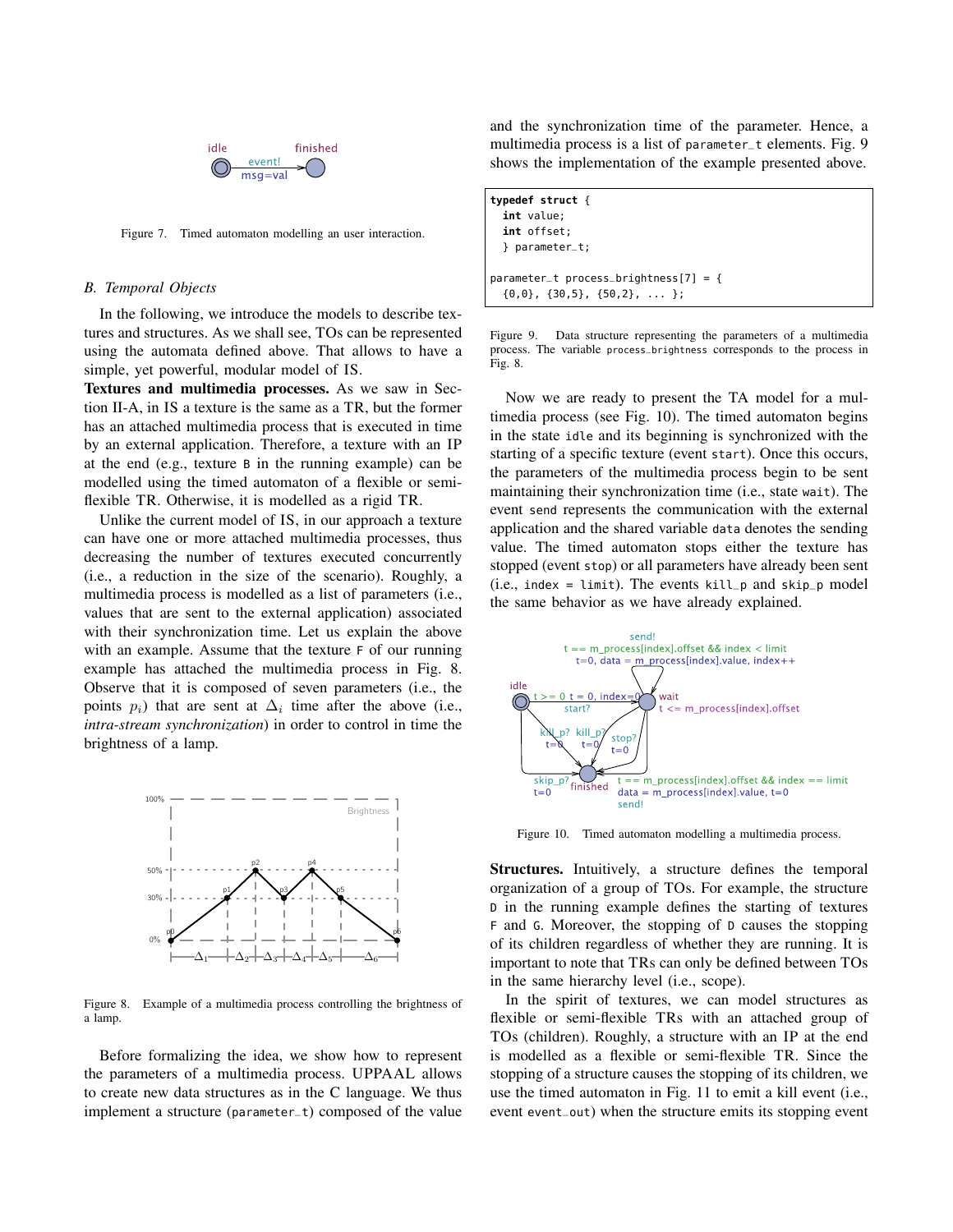

Figure 11. Auxiliary timed automaton to stop the children of a structure.

(i.e., event event\_e2 in the timed automaton of a TR). This event will synchronize with the kill\_p of its children leading them to stop. Notice that the above behavior is propagated down the hierarchy stopping all descendants of the structure.

In the other case, a structure with no IPs at the end is modelled as a flexible TR whose minimum duration is the duration of the structure and whose maximum duration is infinity. These considerations are necessary since the structure must wait for the duration imposed by the composer and also for the ending of all its children. We use the timed automaton to handle TRs (defined above) in order to know when all its children have stopped. Therefore, this timed automaton will emit the event to stop the structure (i.e., event event\_e) when both the minimum duration of the structure elapses (i.e., event event\_e1 in the TR model) and its children have stopped (i.e., event event\_e2 in the TR model). Note that the event event\_e has the same effect as an IP because it stops dynamically the TR (i.e., the structure) during its execution. Interactive multimedia scenarios. As a result of the above, we can conclude that an interactive multimedia scenario is a network of TA representing the execution in parallel of the TOs and TRs defined by the composer in the scenario. Thus, as we saw before, the whole scenario is modelled as a structure with an IP at the start and containing these elements, and whose starting time is defined by an event sent by the performer (e.g., the play button).

#### IV. VERIFICATION OF INTERACTIVE SCENARIOS AND THEIR REAL-TIME PERFORMANCE

In this section we shall describe how to translate scenarios written in the software I-SCORE into our TA model in order to verify some critical properties of them. Moreover, we present a hardware implementation of the verified scenarios that allows their real-time execution. The reader can found the details of the implementations presented below as well as examples at http://www.labri.fr/perso/jarias/is-framework.

#### *A. Verification of Interactive Scenarios Using UPPAAL*

As we saw in Section II-A, I-SCORE provides a graphical environment for composing and performing interactive scenarios. Its current implementation (version 0.3) allows to write conditions on IPs, but it still lacks a formal modelling. We thus implemented a tool in OCAML (http://www.ocaml. org) to automatically construct UPPAAL models from scenarios written in I-SCORE. In this way, we take advantage of: (1) the composition stage of I-SCORE to intuitively compose scenarios; and (2) the mature and efficient model checker provided by UPPAAL to verify the properties of scenarios. Roughly, our tool parses the XML file of the scenario generated by I-SCORE and applies the definitions described in the above section in order to create an XML file (supported by UPPAAL) of the generated bottom-up TA model of the scenario. Since a scenario contains a finite number of TOs and TRs our tool always terminates.

Once the TA model is built, we can use UPPAAL to automatically verify properties of scenarios. Let us now show the verification of some properties of the scenario in Fig. 1.

Terminating scenarios. In I-SCORE, adding an IP at the end of a TO causes that the duration of the TO is not bounded (i.e., the maximum duration is infinity). Moreover, a TO with an IP at its start (e.g., texture A in the running example) implicitly defines a flexible TR from the start of its parent and itself. By checking with UPPAAL

| A<> Scenario.finished |  |  | (Property is not satisfied) |
|-----------------------|--|--|-----------------------------|

we can prove that the above assumption of I-SCORE produces a scenario that may never terminate. A simple execution in which this property is not satisfied is when no IP is triggered during the performance. We can solve this problem by bounding the duration of (1) the TR preceding the texture A and the duration of the TOs (2) B and (3) C. For instance, we changed the duration of (1), (2), and (3) to [0,3776] ms, [0,3120] ms and [0,10000] ms, respectively. However, the property remains being not satisfied. We show the cause of this by checking the property below.

Playability. This property is very important in IS because a scenario could be over-constrained and therefore not playable. Considering the previous changes, the TRs defining the starting time of structure C may not be always satisfied. By proving

A[] !Control\_Start\_C.error

(Property is not satisfied)

where Control\_Start\_C is the timed automaton handling the TRs of C, we can see that the TRs are not always satisfied (i.e., the timed automaton reaches the state error). An execution in which this happens is when the texture A starts at 144 ms and stops at 3168 ms, and texture B starts at 3168 ms and stops at 6288 ms (i.e., the IP is not triggered). However, if we bound the duration, respectively, of texture B and its TR to C to [1000,2000] ms and [300,4000] ms, we can prove that the TRs of the scenario are always maintained. Moreover, the above modification makes the termination property (described above) becomes satisfied.

Temporal properties of TOs. As we explained before, composers use TRs to define temporal constraints on the starting and stopping times of TOs. In I-SCORE, it can sometimes be complicated to know the result of adding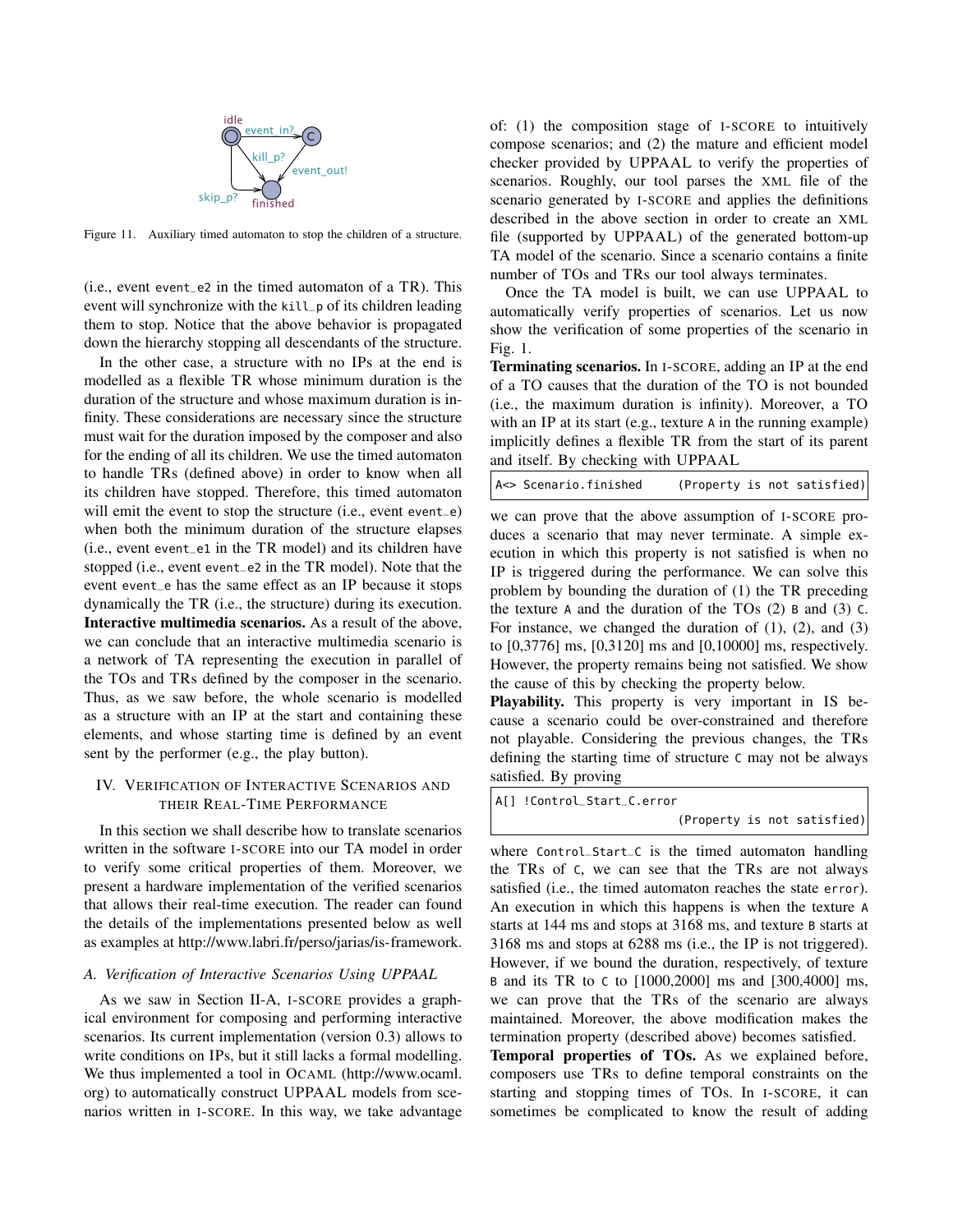many TRs since the system does not provide a feedback of the resulting temporal constraint. However, we can use UPPAAL to check that a desired constraint will always be satisfied. For instance, assume that the composer hopes that the structure C always starts after 4468 ms. We can prove that this property is always satisfied by verifying that

|  | E<> Structure_C.wait_min && clk < 4468 |                             |  |  |
|--|----------------------------------------|-----------------------------|--|--|
|  |                                        | (Property is not satisfied) |  |  |

where the variable clk denotes the current time of execution of the scenario. Intuitively, we ask if there exists an execution of the scenario in which the structure C starts before 4468 ms.

Shared resources. We recall that textures use external applications to execute in time the multimedia processes. Hence, a resource (i.e., an external application) cannot be used by two or more textures at the same time. For instance, assume that textures F and G, in the running example, send values to the same external application which controls the playing of a video. If both textures send values at the same time, the application may not be able to handle the data or the expected behavior could not occur. We can prevent such behavior by proving the following property:

| E<> Texture_G.wait && Texture_F.wait |  |                         |
|--------------------------------------|--|-------------------------|
|                                      |  | (Property is satisfied) |

We then see that both textures can eventually be executing simultaneously. We can solve this problem, for example, by modifying the duration of the texture G and its preceding TR by 1000 ms and 100 ms, respectively. In that case, the property is not satisfied and both textures will never be executed simultaneously. Fig. 12 shows the results of verifying the above properties once the suggested modifications are applied to the scenario. Observe that now the scenario satisfies the expected properties.

#### *B. True Parallel Implementation of IS*

A Field Programmable Gate Array (FPGA) is a digital circuit that can be reprogrammed, many times, to the desired functionality requirements of the user after manufacturing.



Figure 12. Overview of the verification of some properties of the scenario once the suggested modifications are applied. The green light means that the property is satisfied, while the red light means the opposite.

FPGAS can simultaneously compute millions of operations in resources distributed on the device (i.e., spatial computing). Then, such systems can be hundred of time faster than microprocessors-based systems and also provide huge power, area, and performance benefits over software. In recent years, FPGAS have been used with success in many different areas of application, such as aerospace, automotive, medical, video and audio processing applications [12]–[14]. Since FPGAS have risen over the last years, they have become economically viable for use in several applications.

Let us now present the benefits of these devices [15]:

- *Reconfigurability:* FPGAS can be reconfigured at any time.
- *High-level design:* The hardware is defined by using high-level hardware description languages. Moreover, the designed systems can be simulated and verified before their execution on the FPGA.
- *Physical parallelism:* FPGAS allow to design completely parallel systems without computation loading.
- *High-speed:* Parallelism and fast clock rates of FPGAS allow systems to achieve very high speed that sometimes outperforms processor-based systems.
- *Reliability:* FPGAS provide true hardware reliability because there is no operating system or driver layer that can affect system update.
- *IP protection and re-use*: It is difficult to reverse engineering a synthesized system. Moreover, a tested hardware design can be re-used multiple times by instantiating. As we shall see, we construct bottomup scenarios using the tested modules of each timed automaton presented above.

The creation of a FPGA-based system consists on building a bitstream file to load into the device. The designers start with an application written in a Hardware Description Language (HDL), such as SYSTEMVERILOG or VHDL. This abstract design is optimized to fit into the FPGA's available logic. Next, the optimized design is mapped into logic blocks and routing determines the interconnected resources. Finally, the bitstream file is generated in order to configure the logic blocks and routing resources of the FPGA appropriately. Once the bitstream file is loaded into the FPGA, it operates as a custom digital system.

In our framework, the verified scenarios can be synthesized into a reconfigurable hardware (i.e., an FPGA). Thus, we provide a real-time and low-latency performance of scenarios, which is not guaranteed in I-SCORE, by taking advantage of all the benefits listed above. Moreover, FPGAS are synchronous hardware with a jitter less than one cycle of clock and they are not affected by the complex behavior of the operating system services, interrupt handling, etc.

As we explained before, a timed automaton is a finitestate machine (FSM) extended with non-negative variables that model the clocks of the system. Since the verification of TA is an integer based formalism, then the use of integer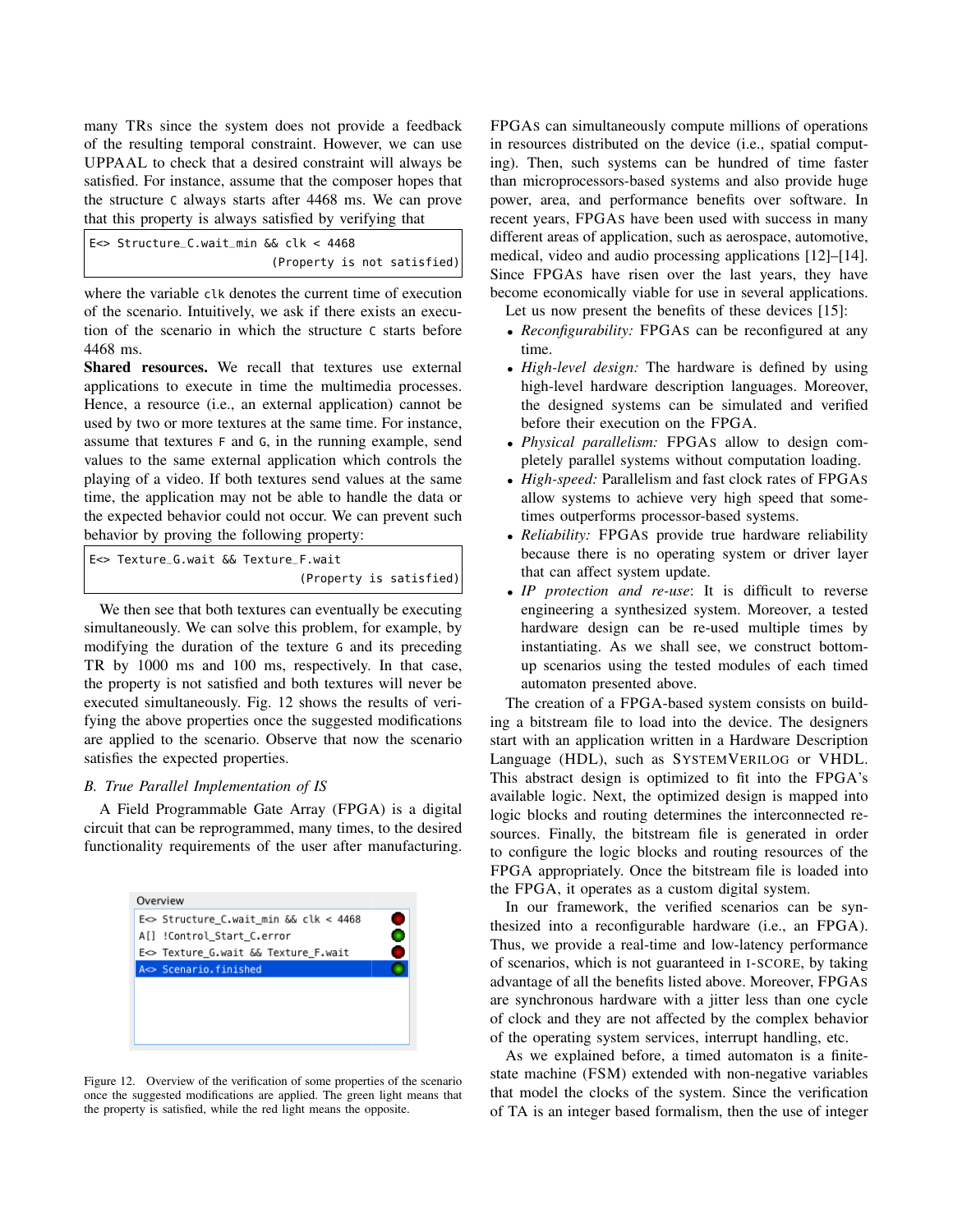variables in our implementation does not affect the behavior of the modelled scenario. Channels can be implemented as wires connected between each process (i.e., timed automaton) with a logic to handle multiple connections.

Let us now present the proposed hardware implementation of a timed automaton (see Fig. 13). A Mealy FSM was chosen to model a timed automaton because it adequately expresses the behavior of synchronous systems: (1) the outputs depend on the current state and the inputs, and (2) the outputs react instantaneously to the inputs. Moreover, we used SYSTEMVERILOG (SV) as HDL to describe our implementation. Roughly, we implemented parametric templates for each timed automaton presented in Section III. The specification of our model is natural in SV since it combines the features of HDL such as VERILOG and VHDL with features from specialized Hardware Verification Languages (HVL), together with features from C and C++.



Figure 13. Block diagram of the hardware implementation of a timed automaton.

In our approach, we generate the clock of the scenario from the FPGA clock. For that, we divide the frequency of the FPGA clock by the number of clock cycles needed to obtain the desired frequency. On the other side, the FPGA clock is used for the FSM. That is very important because we need to guarantee that the sampling period of the scenario is greater than the time needed to update the states of the FSMS.

Each time that a timed automaton resets its local clocks, it updates the register Clock Variables with the global time of the system (i.e., the input Global Clock). Thus, to calculate the elapsed time of each local clock, the FSM subtracts the stored value to the global clock. In this way, the system is synchronized with the same clock rate. On the other side, the local variables of the timed automaton are stored in the register Local Variables. As we can see, our model does not need special architecture for its implementation. The results of the simulations show that our approach allows to satisfy all real-time constraints imposed by the composer and also it provides a low-rate data synchronization that allows to satisfactory react to the environment's events.

With the help of the XILINX VIVADO DESIGN SUITE (http://www.xilinx.com), we can simulate the generated SV code. We also can validate the generated code with the result of the UPPAAL simulation by implementing test benches. We have done large amounts of behavioral comparisons to validate the consistency between the TA model and the generated code. Finally, the generated code can directly be synthesized into an FPGA to its execution. It is important to note that the only limitation of our implementation is the number of logic blocks provided by the FPGA platform.

#### V. CONCLUDING REMARKS AND RELATED WORK

In this paper, we have presented a novel framework for composition, verification and real-time performance of interactive multimedia scenarios. We defined the semantics of IS using a network of TA and we extended it with the ability to express branching behaviors. Moreover, we implemented a tool to construct bottom-up UPPAAL models from scenarios written in the graphical environment of I-SCORE. Thus, scenarios can intuitively be designed and their critical properties can now be automatically verified using the mature and efficient algorithms of verification (symbolic model checking) provided by the tool UPPAAL. We also presented an approach for the low-latency and real-time performance of scenarios by synthesizing validated scenarios into FPGAS. To the best of our knowledge, none of the existing models of IS supports the automatic verification of scenarios or provides an implementation that guarantees their real-time execution.

Related work. In the last years, some researchers have proposed models for the specification and verification of IS. For instance, in [6] and [5] the authors propose a semantics based on process calculi. However, no practical techniques were proposed for the verification and real-time performance of scenarios as the framework presented here.

Our framework is influenced by the works in [16], [17] and [18]. In [16], the authors define an automata based semantics for the programming language ORC (https://orc. csres.utexas.edu). This language has been proposed as a model to orchestrate distributed services that are subject to constraints on their execution. The authors also provide a systematic construction of the TA model from ORC programs, allowing the verification of critical properties using UPPAAL. In [17], a novel model of ANTESCOFO (http://repmus.ircam.fr/antescofo) is proposed using Parametric Timed Automata [19]. Roughly, ANTESCOFO is an automatic accompaniment system consisting of both a listening machine which recognizes in real-time the events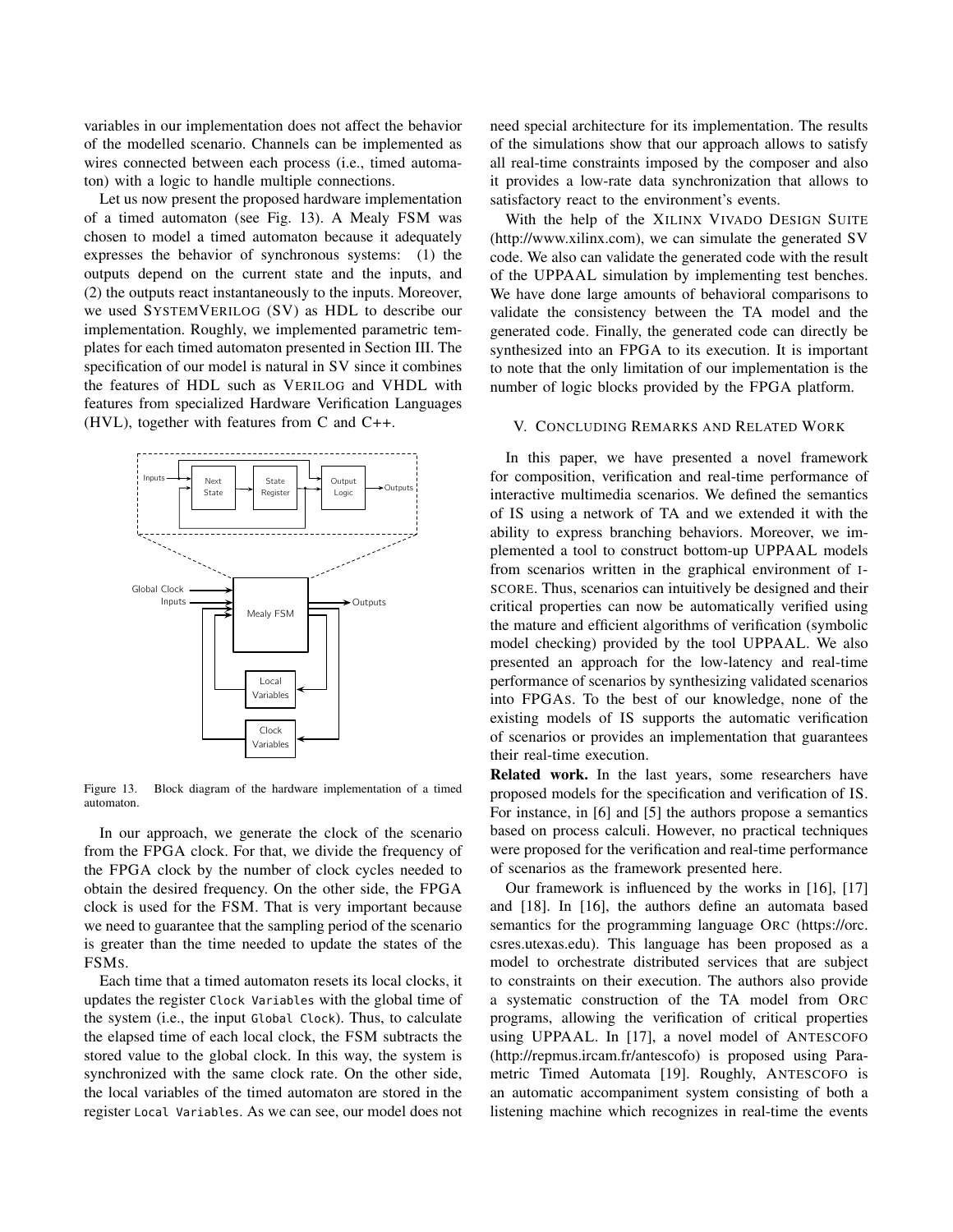described by a score, and a reactive system which coordinates and schedules in real-time the accompaniment actions. The proposed semantics allows the verification of qualitative and quantitative properties. Moreover, it permits the inference of constraints on the parametric delays of events for ensuring the composer's requirements. In [18], the authors present a TA and synchronous data-flow based framework for modelling and verification of multi-clock train control systems. Additionally, the authors propose an implementation on FPGAS of the validated models.

Future work. The use of UPPAAL for specifying scenario's properties may be cumbersome for composers. Then, our next step is to develop a front-end to intuitively verify such properties. Currently, we are implementing a tool to automatically generate SYSTEMVERILOG code from the model. Therefore, we plan to use the formal specification language SVA (SystemVerilog Assertions) [20] to validate some properties of the generated code.

Nowadays, composers have increasingly needed to manipulate streams in their multimedia scenarios. In [7], the authors present a Colored Petri Net (CPN) [21] model for specifying interactive scenarios extended with the ability to handle data audio streams. We intend to increase the expressive power of our model by integrating the CPN semantics for handling streams into our TA semantics. In this way, we will be able to specify and verify some properties of the multimedia processes (i.e., textures in IS).

In I-SCORE, external applications (e.g., MAX/MSP and PURE DATA) are used to execute the multimedia processes. Then, by following the ideas presented in [22], we plan to implement a Fast Ethernet module in order to provide a low-rate and reliable communication between the FPGA platform and the external applications which are running on standard operating systems. To conclude, we plan to synthesize DSP programs into FPGAS basing on the work done in [23], in which the authors compile into VHDL, DSP programs written in the functional programming language FAUST (http://faust.grame.fr).

#### ACKNOWLEDGMENT

We thank the anonymous reviewers for their detailed comments that helped us to improve this paper. Also, we would like to thank Jean-Michaël Celerier for his valuable remarks about the paper. This work has been supported by the ANR project OSSIA (ANR-12-CORD-0024) and SCRIME (Studio de Création et de Recherche en Informatique et Musique Électroacoustique).

#### **REFERENCES**

[1] A. Allombert, "Aspects Temporels d'un Système de Partitions Musicales Interactives pour la Composition et l'Exécution," Ph.D. Thesis, Université de Bordeaux, 2009.

- [2] M. Desainte-Catherine, A. Allombert, and G. Assayag, "Towards a hybrid temporal paradigm for musical composition and performance: The case of musical interpretation," *Computer Music Journal*, vol. 37, no. 2, pp. 61–72, 2013.
- [3] P. Sénac, P. de Saqui-Sannes, and R. Willrich, "Hierarchical time stream petri net: A model for hypermedia systems," in *Application and Theory of Petri Nets*, ser. LNCS, vol. 935. Springer, 1995, pp. 451–470.
- [4] R. Marczak, M. Desainte-Catherine, and A. Allombert, "Realtime temporal control of musical processes," in *The Third International Conferences on Advances in Multimedia*, 2011, pp. 12–17.
- [5] M. Toro, M. Desainte-Catherine, and C. Rueda, "Formal semantics for interactive music scores: a framework to design, specify properties and execute interactive scenarios," *Journal of Mathematics and Music*, vol. 8, no. 1, pp. 93–112, 2014.
- [6] C. Olarte and C. Rueda, "A Declarative Language for Dynamic Multimedia Interaction Systems," in *Mathematics and Computation in Music*. Springer Berlin Heidelberg, 2009, vol. 38, pp. 218–227.
- [7] J. Arias, M. Desainte-Catherine, and C. Rueda, "Modelling Data Processing for Interactive Scores Using Coloured Petri Nets," in *14th International Conference On Applications Of Concurrency To System Design*, 2014, pp. 186–195.
- [8] R. Alur and D. L. Dill, "A theory of timed automata," *Theoretical Computer Science*, vol. 126, no. 2, pp. 183–235, Apr. 1994.
- [9] K. G. Larsen, P. Pettersson, and W. Yi, "Uppaal in a nutshell," *International Journal on Software Tools for Technology Transfer*, vol. 1, no. 1-2, pp. 134–152, Dec. 1997.
- [10] R. Milner, *Communication and concurrency*. Prentice Hall, 1989.
- [11] G. Behrmann, A. David, and K. G. Larsen, "A Tutorial on Uppaal," in *Formal Methods for the Design of Real-Time Systems*. Berlin, Heidelberg: Springer Berlin Heidelberg, Jan. 2004, pp. 200–236.
- [12] S. Hauck and A. DeHon, *Reconfigurable Computing: The Theory and Practice of FPGA-Based Computation*, San Francisco, CA, USA, 2007.
- [13] J. Rodriguez-Andina, M. Moure, and M. Valdes, "Features, Design Tools, and Application Domains of FPGAs," *IEEE Transactions on Industrial Electronics*, vol. 54, no. 4, pp. 1810–1823, Aug. 2007.
- [14] E. Monmasson, L. Idkhajine, M. N. Cirstea, I. Bahri, A. Tisan, and M. W. Naouar, "FPGAs in Industrial Control Applications," *IEEE Transactions on Industrial Informatics*, vol. 7, no. 2, pp. 224–243, 2011.
- [15] R. Dubey, *Introduction to Embedded System Design Using Field Programmable Gate Arrays*. London: Springer London, 2009.